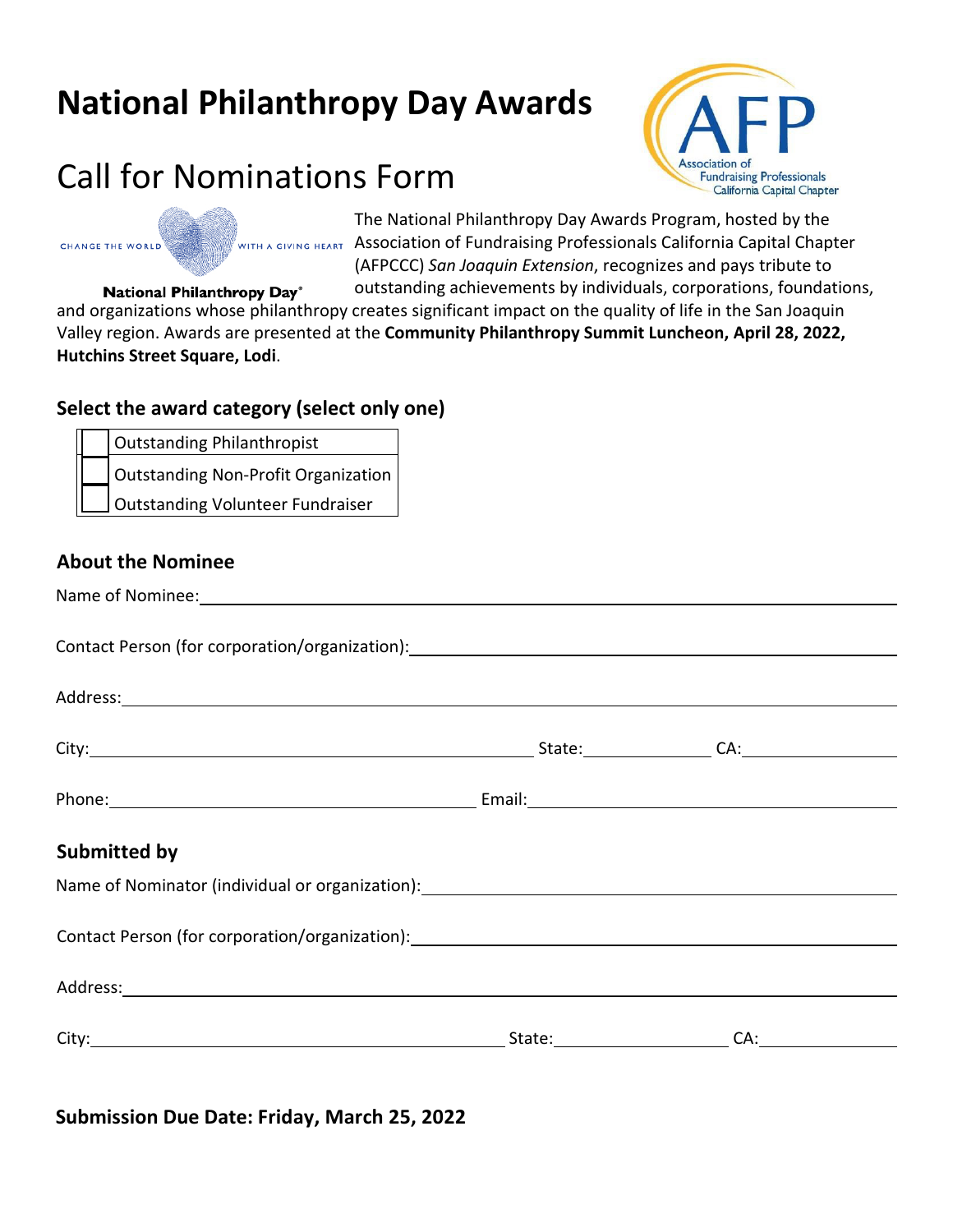# Nomination Guidelines

Nominations will be accepted **up until 5:00 p.m. March 25, 2022** and must include:

- 1. Nomination form
- 2. Essay based on criteria for nomination category. Addition page available on the last page of the form.
- 3. Letter(s) of support (max of 3) optional.
- The essay should be no more than 1,500 words that addresses all the criteria outlined for the award. Nominations will be judged solely on the responses to the criteria. It is recommended that nominators retype each of the criteria as sub-headers and answer each prompt separately in the nomination essay.
- Nominations for any award may be submitted by an individual or an organization. Nominators do not have to be members of AFP.
- Before nominating, the nominee must be contacted to make certain that they will accept the award (if chosen) and attend the awards luncheon event.
- Supporting documents (brochures, videos, newspaper articles, etc.) are not allowed.
- Collaborative nominations are encouraged.
- Incomplete submissions will not be considered. Nominations will not be accepted after the deadline.

# Nomination Instructions

Submissions should be sent via email and include the attachments listed above. The subject line must state the full name of the nominee and the award category.

Ex. Subject Line: John Smith, Outstanding Philanthropist

### **Submission Due Date: March 25, 2022 by 5 p.m.**

If you have any questions, please contact Diane Vigil, Nominations Chair, at dianevigil@me.com or call (209) 403-6121

## Selection Process & Eligibility

Members of the National Philanthropy Day Awards Selection Committee review and score all nominations according to the criteria provided (see below). The Awards Selection Committee will include community leaders, previous honorees, past Philanthropy Day leadership, and regional AFP leaders.

Nominations are evaluated using scoring criteria specific to each award category as listed below. For nominations to be considered complete, each scoring criteria must be addressed separately, and incomplete nominations will not be considered. The most compelling nominations address in measurable ways how the nominee has directly impacted specific organizations and causes. Judges may choose not to present an award for any category where no nominee meets the criteria. All decisions of the Selection Committee are final.

AFPCCC's current President, President Elect, and National Philanthropy Day Awards Committee Chairs are ineligible to receive an award. Previous honorees are ineligible for seven (7) years after receipt of their award.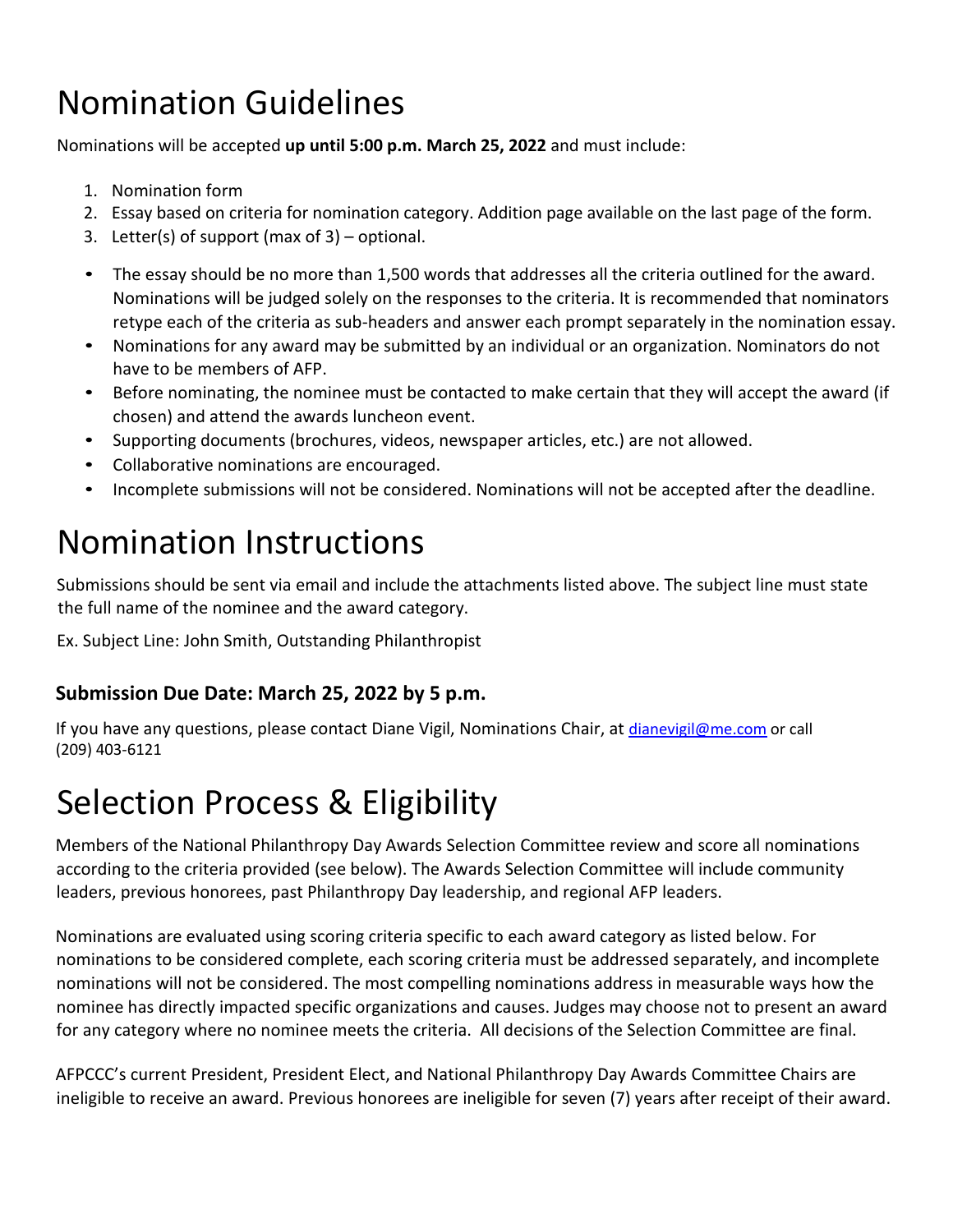# Award Categories & Criteria

### **Outstanding Philanthropist Award**

This award is presented to an individual, couple, or family with a proven record of exceptional generosity who, through direct financial support, has demonstrated outstanding civic and charitable responsibility, and whose generosity encourages others to take philanthropic leadership roles in the California Capital region, or at a national and/or international level.

- 1. Describe the nominee's participation in and direct financial support of nonprofit organizations in our community, and the impact of the nominee's gift and work on the organizations and in the community.
- 2. Provide evidence of the nominee's work in encouraging and motivating others to take leadership roles in philanthropy (i.e. challenge gifts, matching gifts, volunteering, etc.)
- 3. Describe the nominee's leadership and/or philanthropic support of innovative, creative, or collaborative approaches to addressing community needs.

### **Outstanding Volunteer Fundraiser Award**

The award is presented to an individual, couple, or family that has demonstrated exceptional leadership skills in coordinating groups of volunteers for major fundraising projects of one or more non-profit organizations. The recipient should demonstrate exceptional skills coordinating and motivating volunteers for the benefit of charitable institutions and a personal commitment to the advancement of philanthropy.

- 1. Provide evidence of the nominee's ability to organize, lead, and manage campaigns and volunteer groups for fundraising efforts to support one or more nonprofit organizations. Include details of the nominee's time, effort, and personal philanthropic commitments.
- 2. Describe the impact the nominee's efforts had on the organization's ability to provide programs and services, and the impact on the community.
- 3. Provide evidence of the nominee's ability to lead, manage, motivate, and inspire others and success in recruiting and motivating others' philanthropy.

### **Outstanding Corporation Award**

This award is presented to a corporation or its corporate foundation that has demonstrated outstanding commitment to philanthropy through financial support (cash and/or in-kind) and through encouragement and motivation of others to take leadership roles in philanthropy and community involvement in the California Capital region.

- 1. Provide detailed evidence of the corporation's philanthropic support (money, time and other resources) and the impact of those efforts.
- 2. Describe the corporation's general approach and philosophy to philanthropy and charitable support and innovative or creative approaches to addressing needs in the community.
- 3. Provide evidence of the corporation's encouragement and motivation given to others (employees, clients/customers, the public) to take leadership roles toward philanthropy and community involvement in the community.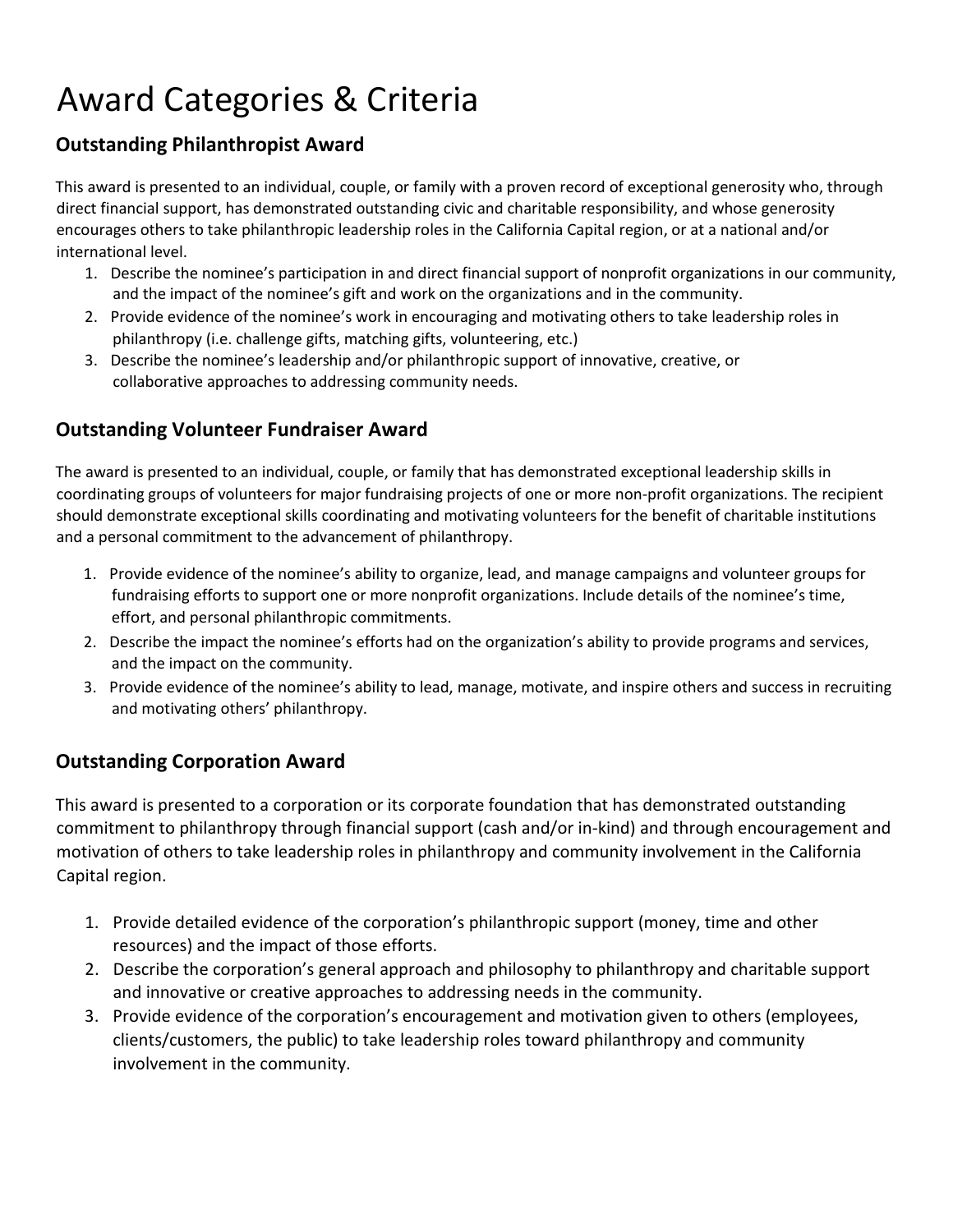### **Outstanding Philanthropist Award Narrative**

This award is presented to an individual, couple, or family with a proven record of exceptional generosity who, through direct financial support, has demonstrated outstanding civic and charitable responsibility, and whose generosity encourages others to take philanthropic leadership roles in the California Capital region, or at a national and/or international level.

1. Describe the nominee's participation in and direct financial support of nonprofit organizations in our community, and the impact of the nominee's gift and work on the organizations and in the community.

2. Provide evidence of the nominee's work in encouraging and motivating others to take leadership roles in philanthropy (i.e. challenge gifts, matching gifts, volunteering, etc.)

3. Describe the nominee's leadership and/or philanthropic support of innovative, creative, or collaborative approaches to addressing community needs.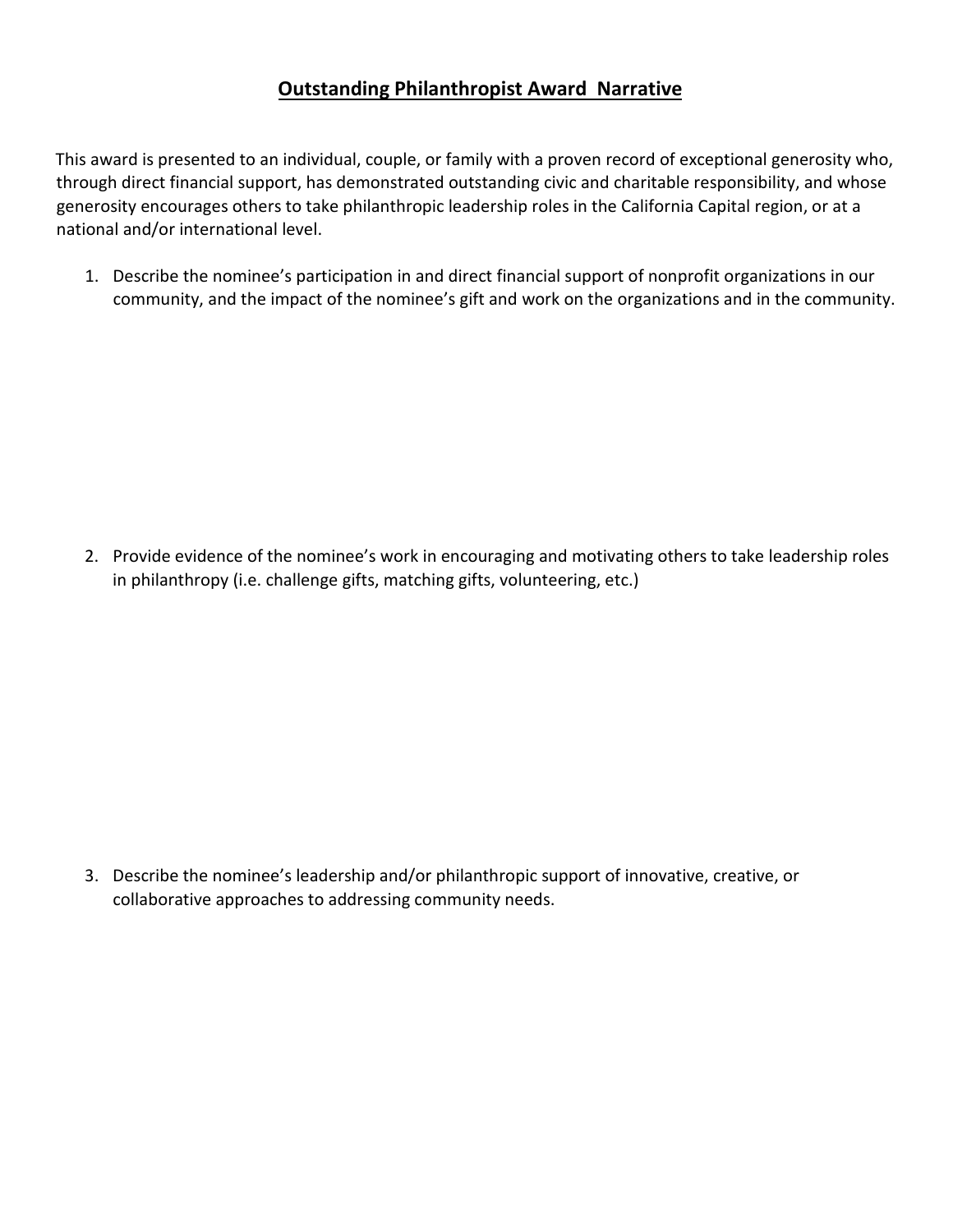### **Outstanding Volunteer Fundraiser Award Narrative**

The award is presented to an individual, couple, or family that has demonstrated exceptional leadership skills in coordinating groups of volunteers for major fundraising projects of one or more non-profit organizations. The recipient should demonstrate exceptional skills coordinating and motivating volunteers for the benefit of charitable institutions and a personal commitment to the advancement of philanthropy.

1. Provide evidence of the nominee's ability to organize, lead, and manage campaigns and volunteer groups for fundraising efforts to support one or more nonprofit organizations. Include details of the nominee's time, effort, and personal philanthropic commitments.

2. Describe the impact the nominee's efforts had on the organization's ability to provide programs and services, and the impact on the community.

3. Provide evidence of the nominee's ability to lead, manage, motivate, and inspire others and success in recruiting and motivating others' philanthropy.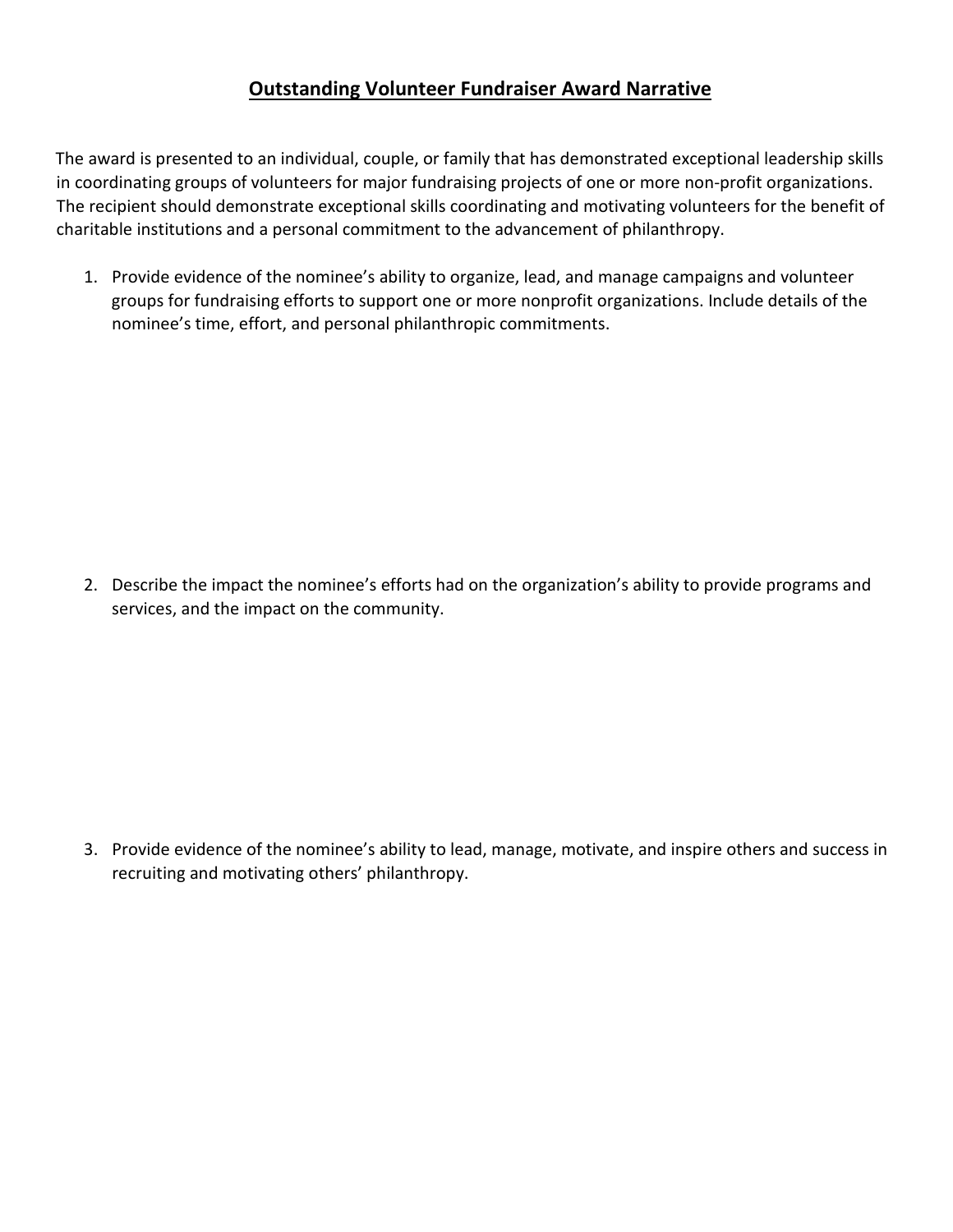### **Outstanding Corporation Award**

This award is presented to a corporation or its corporate foundation that has demonstrated outstanding commitment to philanthropy through financial support (cash and/or in-kind) and through encouragement and motivation of others to take leadership roles in philanthropy and community involvement in the California Capital region.

1. Provide detailed evidence of the corporation's philanthropic support (money, time and other resources) and the impact of those efforts.

2. Describe the corporation's general approach and philosophy to philanthropy and charitable support and innovative or creative approaches to addressing needs in the community.

3. Provide evidence of the corporation's encouragement and motivation given to others (employees, clients/customers, the public) to take leadership roles toward philanthropy and community involvement in the community.